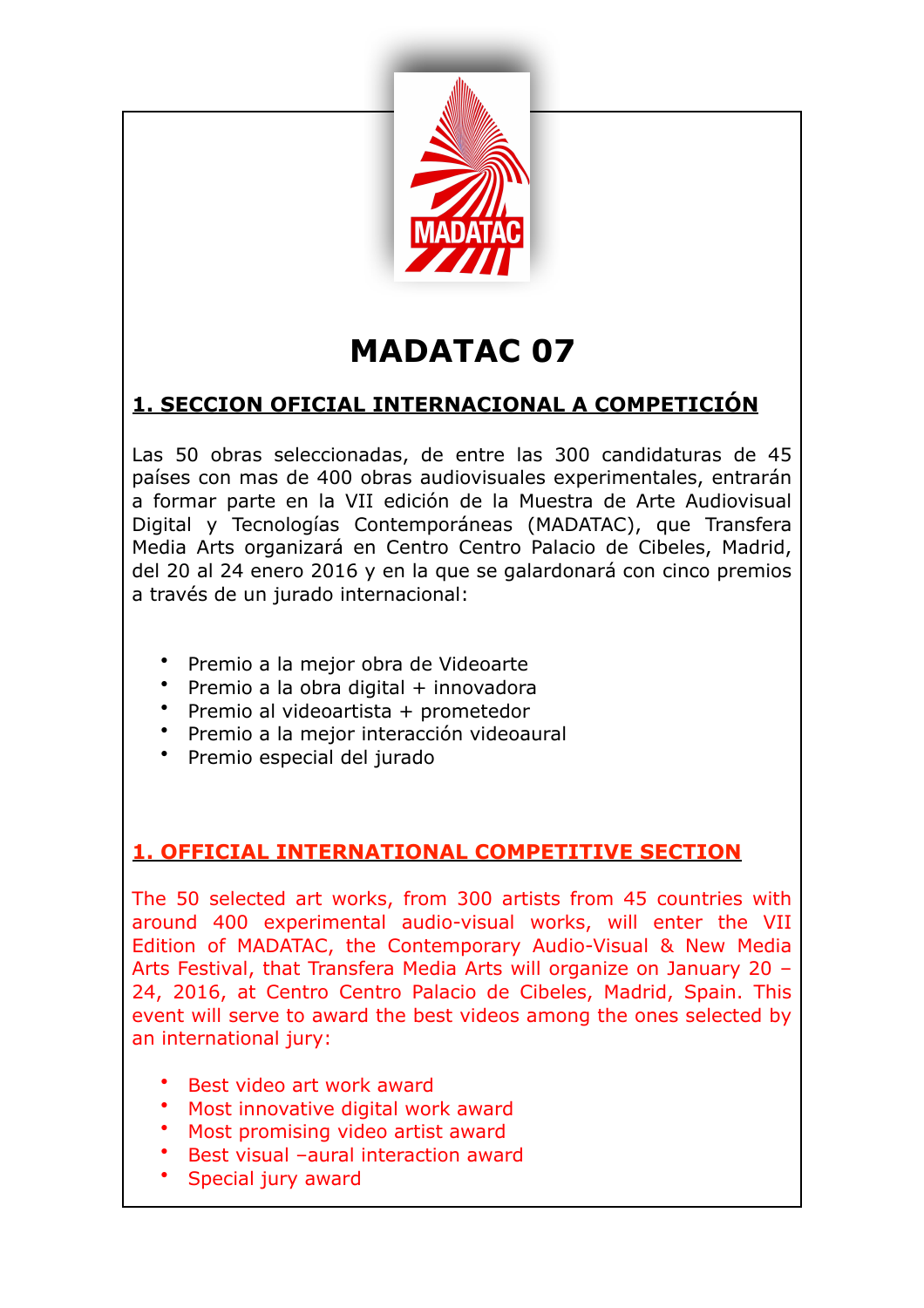# **OBRAS SELECCIONADAS // SELECTED WORKS:**

# **ESPAÑA** // **SPAIN**

| .ALBERT BAYONA               | Cosmonaut                                                                                           |
|------------------------------|-----------------------------------------------------------------------------------------------------|
| <b>.ALBERTO MERINO</b>       | <b>Walking Pillows</b>                                                                              |
| .ANA MARCOS                  | <b>REalidades OBservables</b>                                                                       |
| <b>AUSIN SAINZ</b>           | Fidelity                                                                                            |
| <b>.FERMIN CIMADEVILLA</b>   | Drawing hands in soft light                                                                         |
| .FERNANDO G.MALMIERCA        | Fortress Utopia                                                                                     |
| JONATHAN NOTARIO             | Moon park                                                                                           |
| <b>.JUAN CARLOS S. DUQUE</b> | Todo lo que usted siempre quiso saber<br>sobre la comunicación pero nunca se<br>atrevió a preguntar |
| .MARTA AZPARREN              | Pervisiones                                                                                         |
| PATXI ARAUJO.                | Variation#2 (Tribute to Giordano)                                                                   |
| .CLARA APARICIO              | Iconosfera                                                                                          |
| <b>RROSE PRESENT</b>         | Tempesta a "Les Fonts" d'una memoria                                                                |

## **ITALIA** // **ITALY**

| .ALESSANDRO AMADUCCI | In the cave                           |
|----------------------|---------------------------------------|
| ELEONORA MANCA.      | Reverse Metamorphosis                 |
| LORENZO OGGIANO.     | Quasi-Objects/Cinematic Environment 2 |
| .SONIA ARMANIACO     | Disturbed glance                      |

# **TAIWÁN** // **TAIWAN**

| <b>.YUNG TING TSAI</b> | Partir de soi ou partir de soi  |
|------------------------|---------------------------------|
| PU SHUAI CHENG         | Consciousness Spin Project free |
| .WEI JING LEE          | Stupid Fish                     |

## **FRANCIA** // **FRANCE**

| .JEAN-MICHEL ROLLAND |
|----------------------|
| .SANDRINE DEUMIER &  |
| PHILIPPE LAMY        |

Slowdown  $#1$ 

GogatsuByo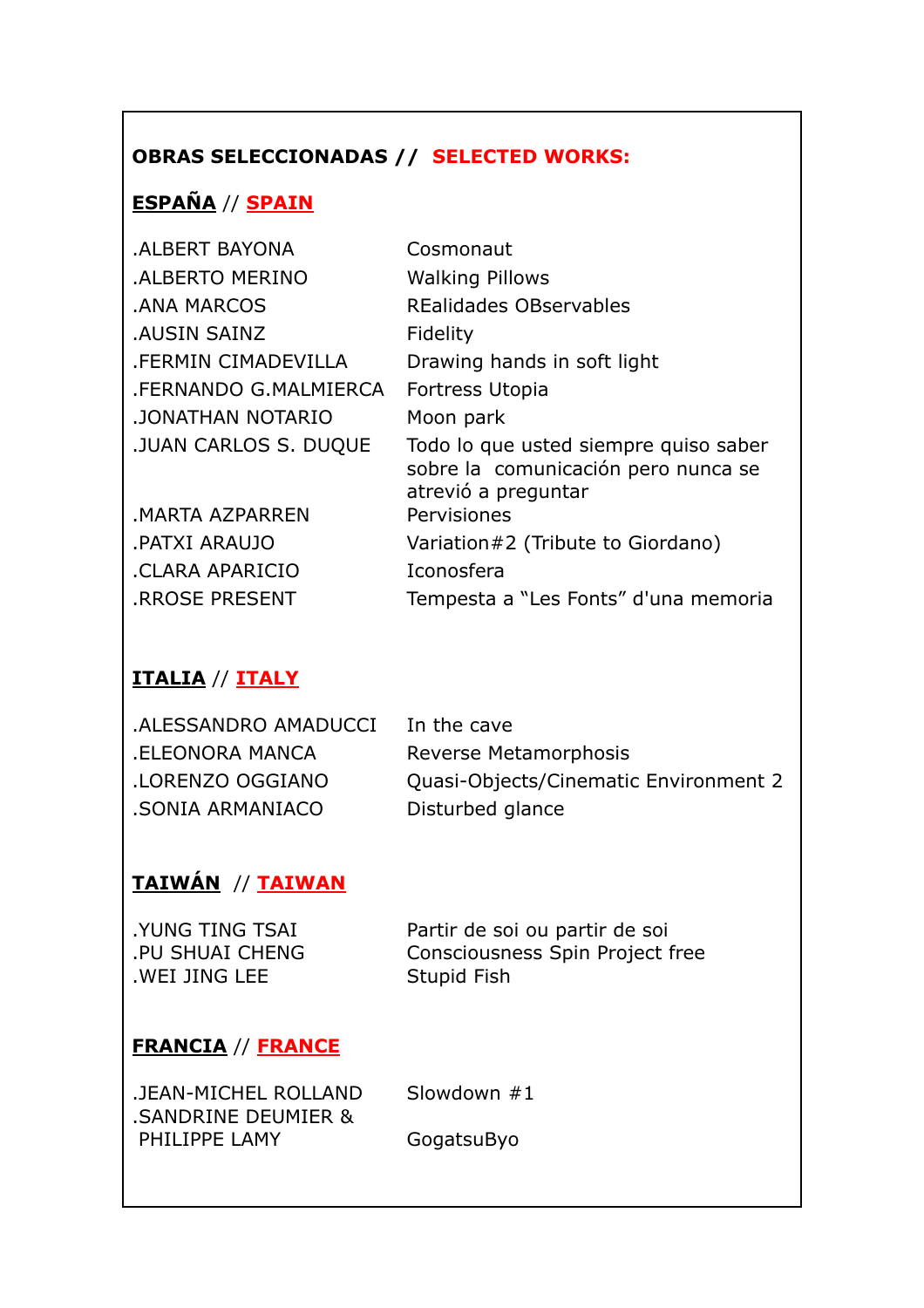#### **HONG KONG**

| .XCEED      |  |
|-------------|--|
| .IP YUK YIU |  |

RadianceScape S for Sisyphus

#### **REINO UNIDO // UNITED KINGDOM**

.DAZ DISLEY & FENIA KOTSOPOULOU .MICHAEL DENTON

Here but not here at all at the same time Aquatint

#### **POLONIA // POLAND**

| AGNIESZKA EWA BRAUN Frame of reference |                                                |
|----------------------------------------|------------------------------------------------|
| .SLAWOMIR MILEWSKI                     | Fissure of continuity makes continuity<br>fake |

#### **HOLANDA // NETHERLANDS**

| MARIT SHALEM.      | Jutta Mind                    |
|--------------------|-------------------------------|
| CHRISTIAN ZANOTTO. | Aktor - The hat is wearing me |

#### MÉJICO // MEXICO

.ADRIAN REGNIER CHAVEZ U .PAU PASCUAL GALBIS Ik'pulan vaichil

#### **ALEMANIA // GERMANY**

MARTIN SCHULTE Zeitstrudel

# CANADÁ // CANADA

MATTHEW SCHOEN Vehicles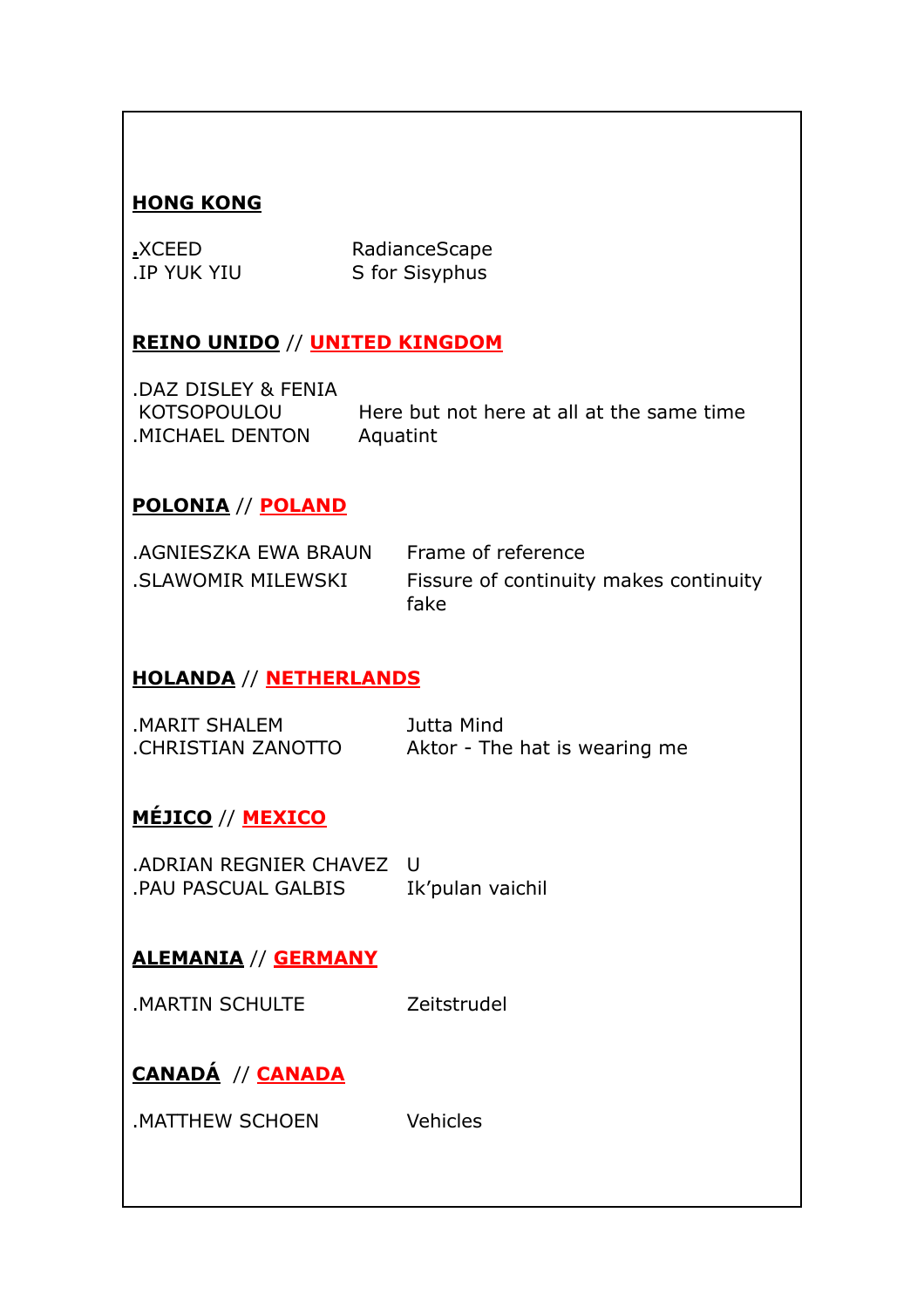| <b>GRECIA // GREECE</b>                      |                                    |
|----------------------------------------------|------------------------------------|
| .ANGELINA VOSKOPOULOS Button                 |                                    |
|                                              |                                    |
| <b>PORTUGAL // PORTUGAL</b>                  |                                    |
| SANDRA ARAUJO.                               | Telephonophobia                    |
| <b>BELGICA // BELGIUM</b>                    |                                    |
| <b>JAI DU</b>                                | Pechos bien formados¿coincidencia? |
|                                              |                                    |
| <u>RUSIA // RUSSIA</u>                       |                                    |
| <b>.ALEXANDER SENKO</b>                      | Up and Away                        |
|                                              |                                    |
| <b>SUIZA // SWITZERLAND</b>                  |                                    |
| <b>ADRIAN FLURY</b>                          | A place i've never been            |
|                                              |                                    |
| <b>SUECIA // SWEDEN</b>                      |                                    |
| <b>.KRISTINA FRANK</b><br>& MERVI KEKARIANEN | 2 rabbits                          |
|                                              |                                    |
| <u>HUNGRÍA // HUNGARY</u>                    |                                    |
| <b>.RUZSA DÉNES</b>                          | Footprints                         |
|                                              |                                    |
| <b>UCRANIA // UKRAINE</b>                    |                                    |
| .ALEXANDER ISAENKO                           | Exclusion zone                     |
|                                              |                                    |
| <u>TURQUÍA // TURKEY</u>                     |                                    |
| .DUYGU NAZLI AKOVA                           | Kozmosta Kaos                      |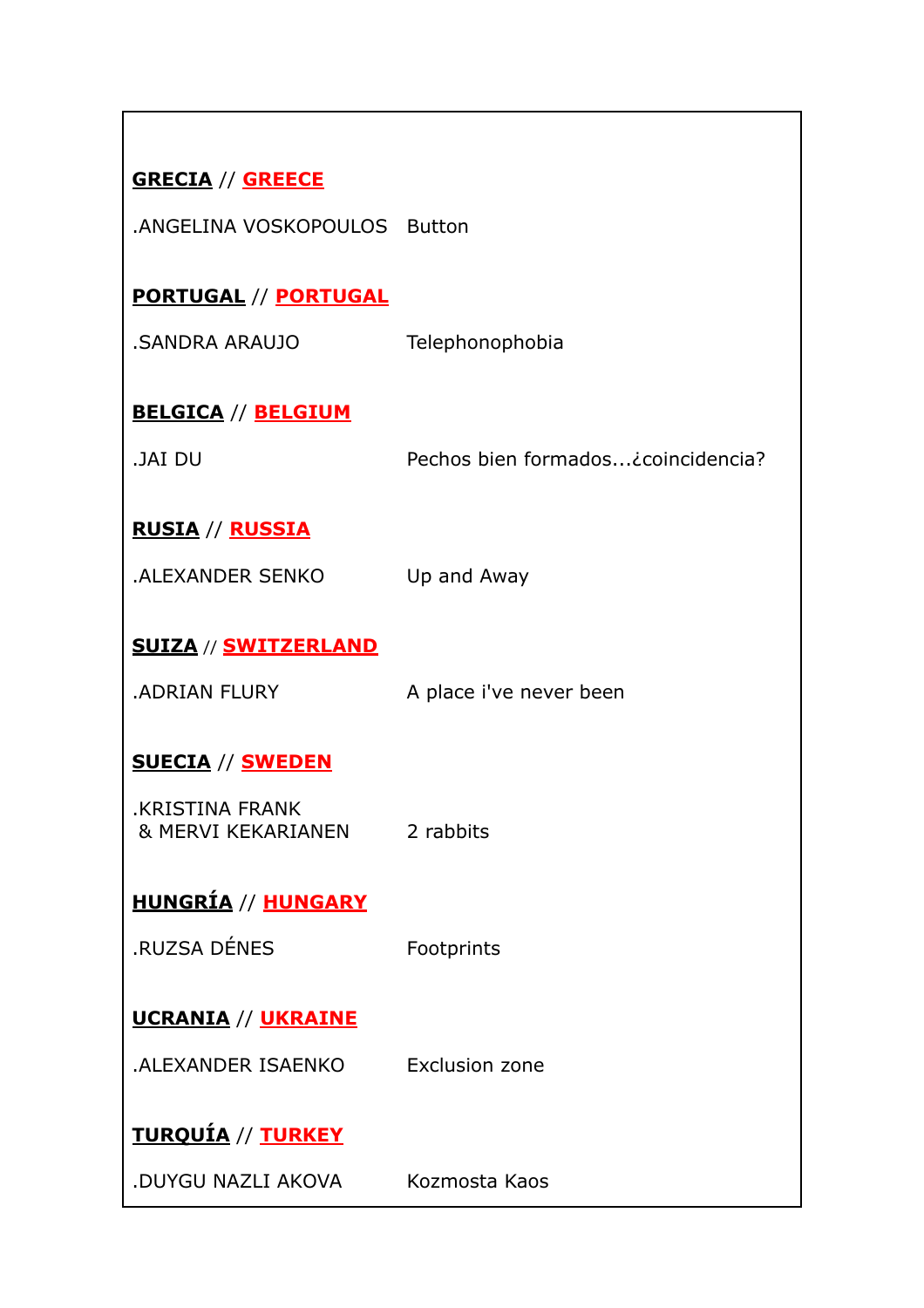| <b>TAILANDIA // THAILAND</b>                       |                                            |  |
|----------------------------------------------------|--------------------------------------------|--|
| ARNONT NONGYAO.                                    | Drink sky on rabbiy's field (lost control) |  |
| <b>FINLANDIA // FINLAND</b>                        |                                            |  |
| <b>.JAMES ANDEAN</b><br>& MAREK PLUCIENNIK Cinema1 |                                            |  |
| <u>PERÚ</u> // <u>PERU</u>                         |                                            |  |
| .KATHERINNE FIEDLER                                | Horizonte paralelo                         |  |
| <b>BRASIL // BRAZIL</b>                            |                                            |  |
| $\mathcal{K}$                                      | Extraterritorial                           |  |
| <b>REPÚBLICA CHECA // CZECH REPUBLIC</b>           |                                            |  |
| <b>.LEA PETRIKOVA</b>                              | Predstaveni                                |  |
| <b>EGIPTO // EGYPT</b>                             |                                            |  |
| .RASHA AMIN                                        | Lost in transition                         |  |
| <u>IRÁN // IRAN</u>                                |                                            |  |
| .ARASH MALAYEI                                     | Alone in the crowd                         |  |
| <b>COREA DEL SUR // SOUTH KOREA</b>                |                                            |  |
| .JUNG-HEE BIANN SEO                                | Hole_ly                                    |  |
| FUERA DE COMPETICIÓN // OUT OF COMPETITION         |                                            |  |
| <b>AUSTRALIA</b>                                   |                                            |  |
| _SHAUN WILSON                                      | The tailor of autumn                       |  |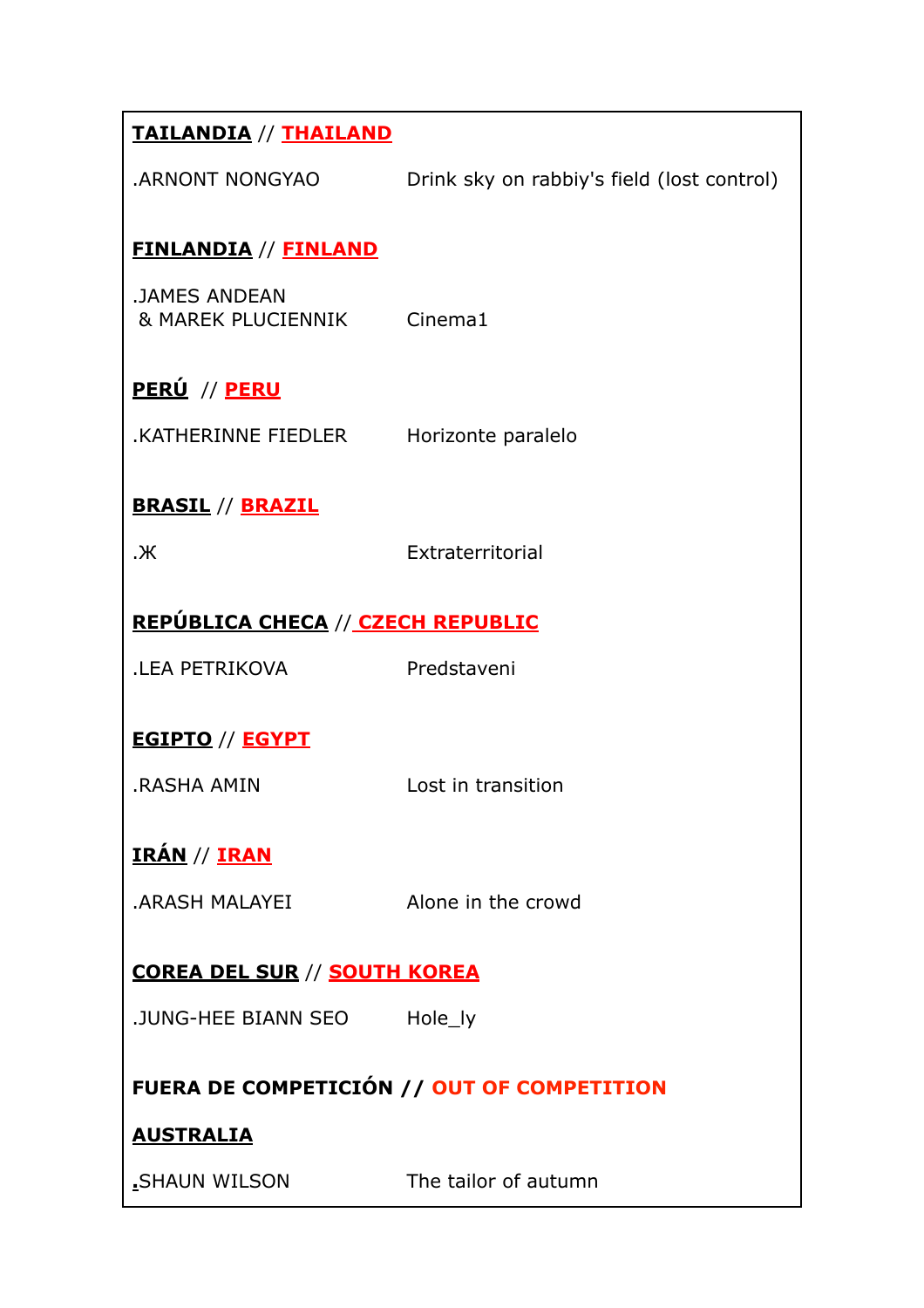### **2. PREMIO INSTALACIÓN ARTE DE LOS NUEVOS MEDIOS MADATAC**

Las instalaciones seleccionadas entrarán a formar parte de la exhibición temporal de la VII edición de la Muestra de Arte Audiovisual Digital y Tecnologías Contemporáneas (MADATAC), que Transfera Media Arts organizará en Madrid del 20 al 24 enero 2016 en Centro Centro Palacio de Cibeles.

#### **2. MADATAC NEW MEDIA ART INSTALLATION AWARD**

These installations will enter the temporary exhibition of the VII Edition of MADATAC, the Contemporary Audio-Visual & New Media Arts Festival, that Transfera Media Arts will organize on January 20 – 24, 2016, at Centro Centro Palacio de Cibeles, Madrid, Spain.

## **OBRAS SELECCIONADAS // SELECTED WORKS:**

## **SUIZA** // **SWITZERLAND**

.JAN TORPUS **Affective environments** 

## **HONG KONG**

**.**XCEED Energy Chamber: ResoAura

# **ESPAÑA** // **SPAIN**

**.**PATXI ARAUJO Angels (Tribute to Giordano)

# **TAIWÁN** // **TAIWAN**

.CHOU TUNG YENBetween Being Asleep and Awake